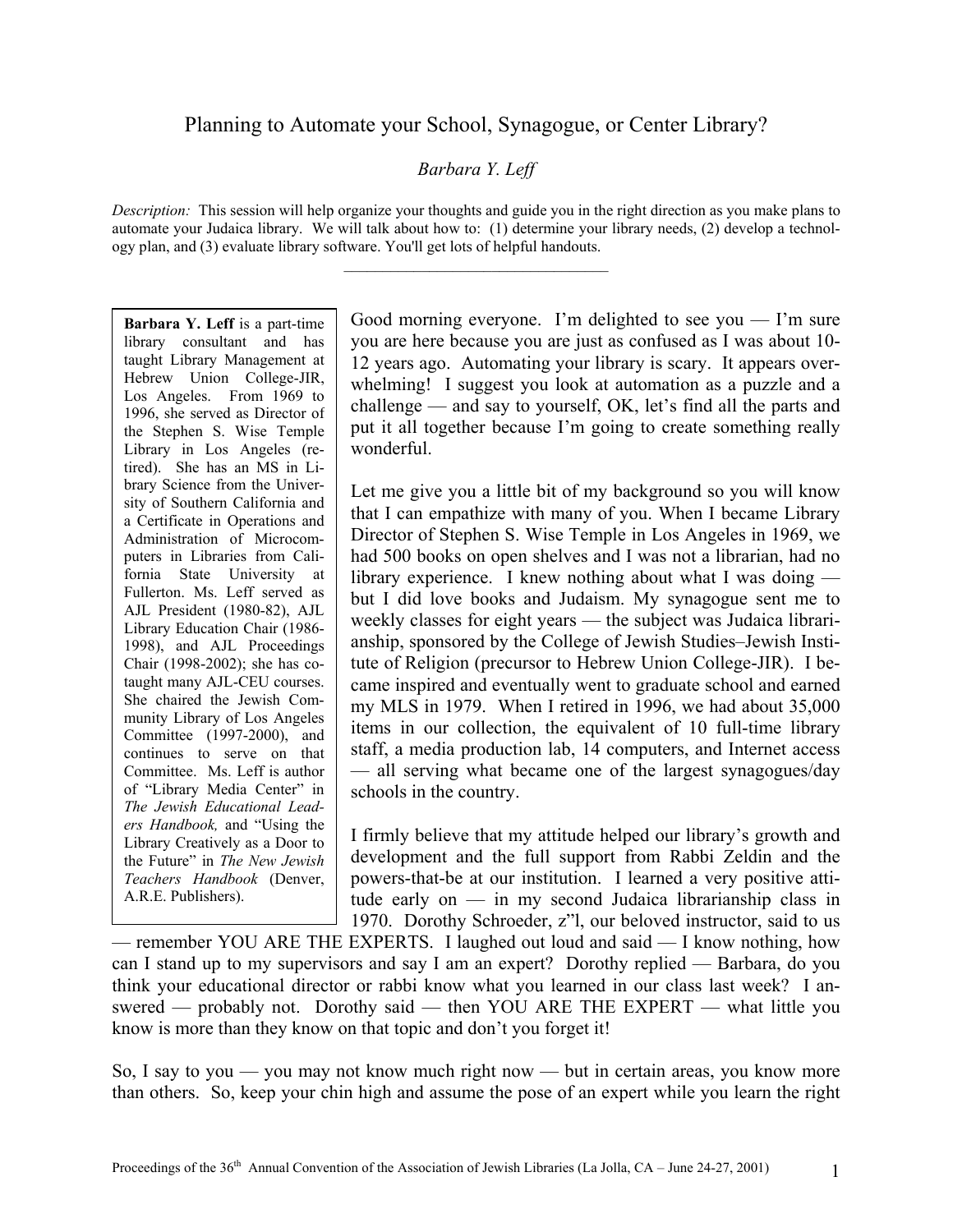questions to ask. One hour from now, you will know more on this topic than probably most of the folks in your institution. Sure, you have lots more to learn — but don't let anyone intimidate you. When you feel confidence in yourself, you'll find learning will be a lot easier, and the challenge of automation will be fun!

I'm here because, from 1997-1999, I wrote a series of four articles on library automation and one on retrospective conversion for *AJL Newsletter*. I had hoped to revise and publish them on the AJL website — but with technology changing exponentially daily, and now being retired, keeping current is difficult. But, better times are here. In 1997, I found only 3 books and a few websites on automation. Today there are many books (I display them here and list them in my Bibliography — APPENDIX F) and many websites (APPENDIX G). Automating a library is not a Judaica topic, but AJL knows this is a concern and a problem for many. This session was scheduled as an introduction — and these other resources should be able to serve your needs too. I'll also set up email communication among us all after convention so we can keep in touch, and I'll keep you as current as I am able.

Now, to begin. First, do not think of your library as one isolated small library somewhere in a city. You are not alone. You are part of a greater library community — a global community reflecting the global world today. In regional consortia consisting of small and large libraries (including academic and public), they have found that each library contributes to the mix, and each benefits from the other, and the consortia is better and stronger because of everyone's participation, including small libraries. You are building a library for the future — probably networking with others and contributing to individual and world knowledge. That is why computerization and standards are important, not just for your library's benefit now — but also for the future.

Next, think about the process of automation. For centuries, libraries have been creating card catalogs via a manual process — but with computers, you input only one record and automatically have many access points for many purposes, there is no filing of cards, searching is far superior because we can access a single word or part of a word within a title or author, and many can use the catalog simultaneously for different kinds of services. In short, your library services will be substantially improved. Add to it finding additional information sources on the Internet without requiring more library square footage, and you can see why automation is a necessity in today's library world. Of course, a library is also an office and can benefit greatly from a computer just as any office.

## **Definitions**

*Hardware* — computer equipment and peripherals, e.g., printers, modems, backup devices, power surge protectors, network equipment, CD-ROM and DVD drives.

*Software* — the programs that direct the computer and peripherals to do what you want.

*Integrated Online Library System (IOLS)* or *Integrated Library System (ILS).* IOLS is software tailored specifically for libraries, which allows the record of an item to be entered only once into the computer, and then that record is integrated and used for acquisitions, cataloging,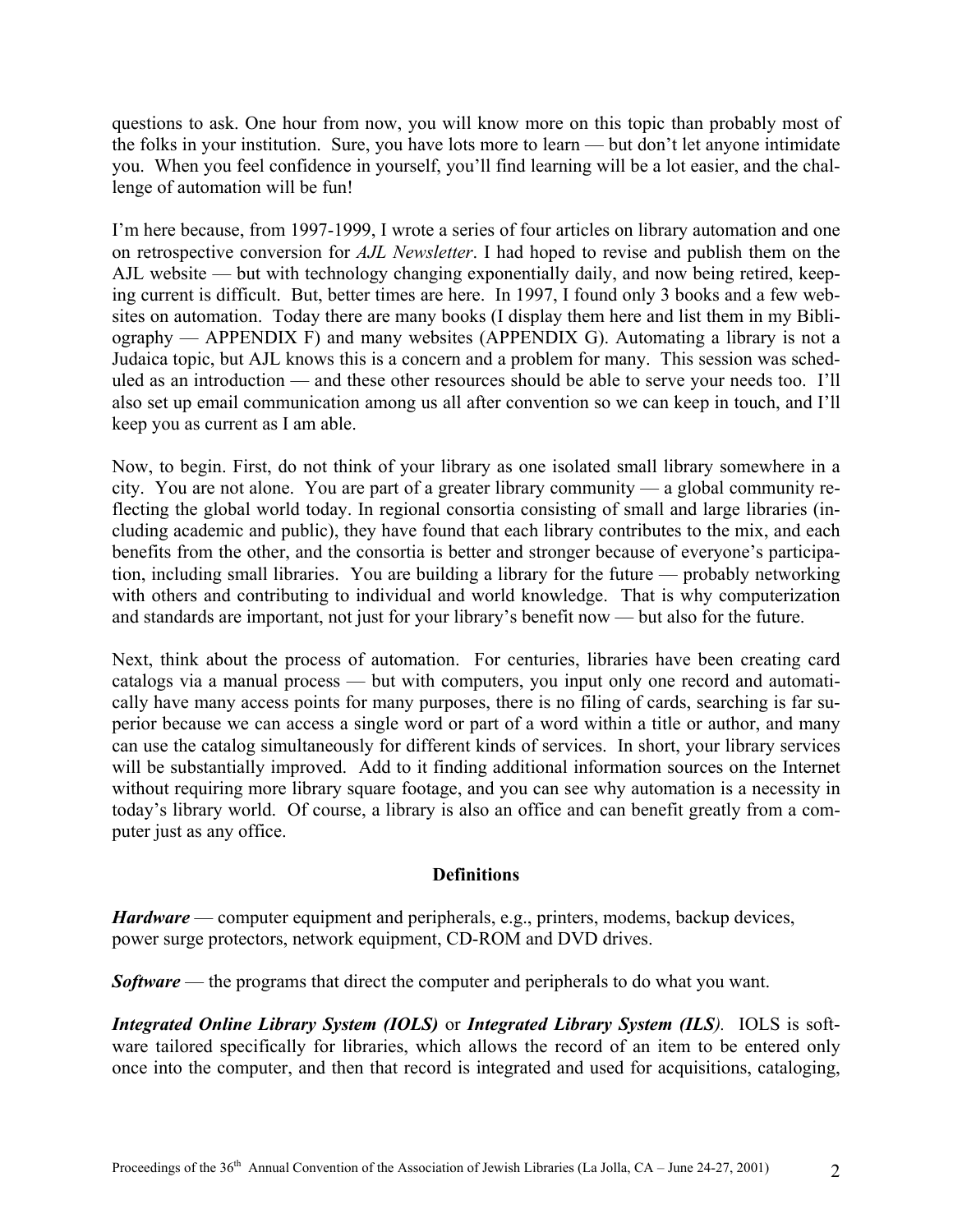circulation, search and retrieval, inventory, bibliographies, etc. IOLS complies with cataloging standards (e.g., MARC, Z39.50 Internet/Web compatibility).

Standards:

• *MARC format* — the standard for the representation and communication of bibliographic and related information in machine-readable form. Libraries must adhere to standards in order to network with other libraries, for copy cataloging (copying cataloging data from another library catalog online), etc. IOLS software automatically formats your data input to MARC. Library of Congress publishes *MARC 21 Format for Bibliographic Data*. [See *Understanding MARC Bibliographic: Machine-Readable Cataloging* – http://www.loc.gov/marc/umb]

• **Z39.50** — an international standard that allows a user in one computer system to search and retrieve information from other computer systems. [See Library of Congress "About the Z39.50 Gateway" —http://lcweb.loc.gov/z3950/gateway.html#about]

*Automation of a Library Catalog* — the process of providing computerized access to your library collection by creating and maintaining a record of library holdings on a computer software program instead of a manually printed card catalog. The software allows for machine-readable records to be manipulated in many ways in order to access various kinds of data. The resulting catalog is often referred to as a "*computerized catalog*," or an "*automated catalog*," and may be maintained on a single computer.

*Online Catalog* — When a computerized catalog is available on more than one computer, i.e. a computer network, then it is referred to as an "*online catalog*."

*Web Catalog* — When a computerized or online catalog has been published on the World Wide Web (Web) of the Internet, it is referred to as a "*Web catalog,* "*Web-based catalog,* " or "*published on the Web*."

*Retrospective Conversion* — the process of converting an existing manual card catalog into a computerized catalog. This is commonly known as "*recon*" or "*retrocon*" and is part of the library automation process.

## **Library Technology Plan**

A Plan is crucial for success; it helps put the tasks in perspective so they will not appear overwhelming. Those new to automation often become frustrated because they want easy answers, products, and services, without realizing that each library and institution is unique and the large variety of products and services make it a complex process. Everyone must do some HOMEWORK; it is the only way to learn the right questions to ask. Only by getting answers to the right questions, can you find the "best" for your library.

A Plan accomplishes the following:

• organizes the process and saves time, money, and frustration; without a plan, you may choose the wrong software, hardware, procedure, and waste time and money.

• recognizes that bringing a computer into the library is not a one-time stand-alone project, but considers the needs of your institution as well.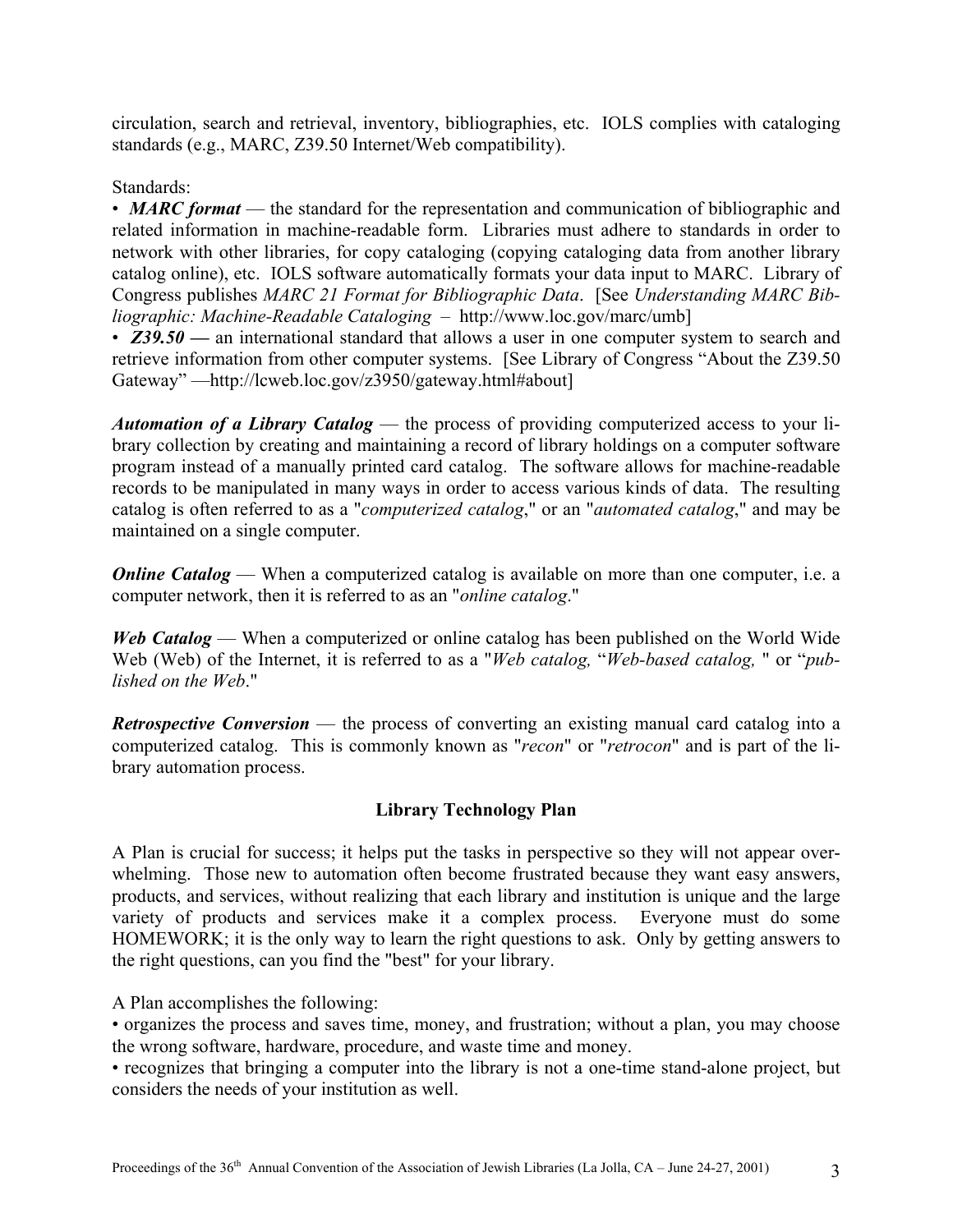• enlists the aid of a committee, whose members may become not only new patrons but also strong library advocates — because they know that you care about meeting their needs.

• proves to decision-makers that you know what you are doing, that they can trust you to spend money wisely, and that you are thinking beyond the here and now.

If your institution/school already has a technology plan, then incorporate the library's needs into that plan. If no technology plan exists and none are in the making, then write your own. To develop a plan, invite a representative from each of the following to serve on a Library Technology Plan Committee: Teachers, administrators, students, parents, synagogue/school boards, technology experts, etc. Draft an outline of a Plan and meet regularly to refine it. Keep your supervisor apprised of progress, ask advice as needed, and plan no surprises. In this way, you will usually get full administrative approval and support.

Be consistent in following the Plan. Give each step a lot of thought BEFORE you take action. Expect to problem-solve as you progress. Mistakes happen but don't agonize over them if they do. There is lots of advice available, and sample plans, via local colleagues in private and public libraries, through AJL's *Hasafran* (an electronic newsletter), at library and technology conferences, and on the Internet.

I've written this **Library Technology Plan** to use as a guide. We will only have time to discuss the first 5 steps today. I'll cite some helpful sources for the second 5 steps at the end of this presentation.

1. Gather *information about technology,* especially hardware and software.

2. Identify *software and hardware* — in your library and institution, and in neighboring libraries.

3. Review *mission statements* of your institution and library, and *set goals, objectives, and priorities* on how technology might help achieve these visions.

4. Conduct a *needs assessment* of library, its users and potential users; consider both facts and perceptions.

5. Evaluate and select *software and hardware* — for general library tasks (e.g. word processing), and for specific library-related tasks (e.g. online library systems for cataloging, circulation, Web access.)

6. Evaluate and select *library automation method*; including *retrospective conversion* when applicable.

- 7. Determine *personnel needed*, including (perhaps) a consultant
- 8. Create *a budget***;** consider other *funding sources*; develop a *timeline.*
- 9. Arrange for *implementation and installation.*
- 10. Plan for *orientation and training* of patrons and staff, and adhere to schedule.
- 11. Develop *evaluation and maintenance* plans, and budget accordingly.

### **1. Information about Technology**

This step introduces you to technology. There are two kinds of software — those that are used for general office procedures in your library, and those specifically for library tasks, such as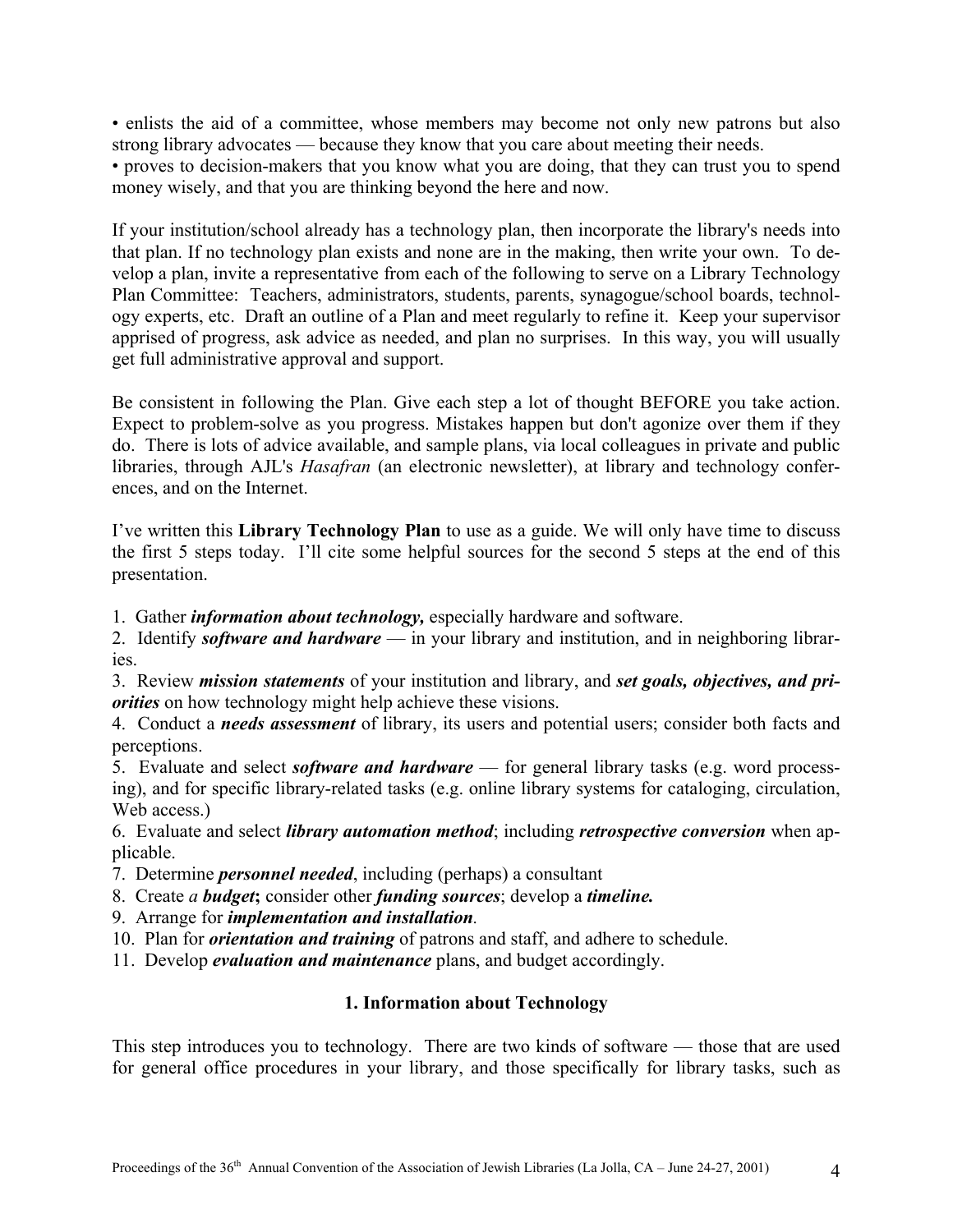automating your catalog. Hardware, i.e. computer equipment and peripherals, come in two choices: PC's (IBM, IBM-compatibles) and Apple Macintosh.

Information about software for office-type procedures probably can be learned from your institution's administrator or secretary. I suggest you computerize your general library tasks first to help your staff and volunteers become comfortable with computers, for example: Writing donor letters with a word processor, preparing a budget with a spreadsheet, making signs and decorating your library with a graphics program, and making helpful lists and directories with a database management program. I have prepared a list of library tasks that you can do both manually and via computer; the computer is more efficient and cost-effective. (See APPENDIX  $A - A$  Walk Through the Library via the Eyes of a Computer.) Your supervisors will be more willing to invest in a library computer if they know that it will be used daily for many tasks, not just for a computerized catalog.

Library automation software is designed for larger libraries and smaller libraries; the difference is size of collection, functions, complexity, price, etc. Software for smaller libraries range generally from approximately \$1000 to \$10,000 or \$20,000; larger libraries range from \$50,000 to six figures. Most automation software follow the IOLS model (see Definitions above) and are packaged in individual modules (e.g. cataloging, circulation), which can be bought separately and phased in, or as a single product handling all functions. To produce catalog cards, there are inexpensive stand-alone software packages, which I do NOT recommend unless it follows MARC format and the data can be converted to an IOLS as the library grows; if not, all data will be lost and will have to be re-entered in the future. I do NOT recommend homemade systems created by someone who can write a computer program (without the MARC standard); that software is only good for as long as that person is around to handle maintenance and upgrades. Do not saddle yourself or your successor with future problems of having to start from scratch! On the other hand, there is a viable, inexpensive option — LibraryCom — a Web-based application service that provides the software — see Step 5 for information and APPENDIX E for a user's description of her experience.

Regarding automation software *for smaller libraries,* gather as much information as you can from books, journals, and the Internet. Go to the Exhibits here at AJL Convention and other library conventions (exhibit passes are free or minimal cost) and you'll gain a wealth of information. Check the Internet (a search for "library automation" on [http://www.google.com](http://www.google.com/) will give you names of lots of software companies). Contact these companies for literature, demo disks. Remember, you are not making a decision — you are gathering information.

To help narrow the software product search, Susan Dubin, an AJL member and a former Jewish day school library educator, now a consultant (Off the Shelf Library Services), offered to prepare a list for me to share with you. It is a descriptive (not evaluative) "List of Selected Library Management Software for Small Libraries" (APPENDIX B).

About hardware: See Step 2 below regarding the influence of on-site hardware on your decision. In the gather information stage, learn about the computer, its capabilities and peripherals. Pay attention to specifics of RAM memory, storage, speed, modems — their limitations and expansion possibilities — because as library computers are connected with the Internet, these are cru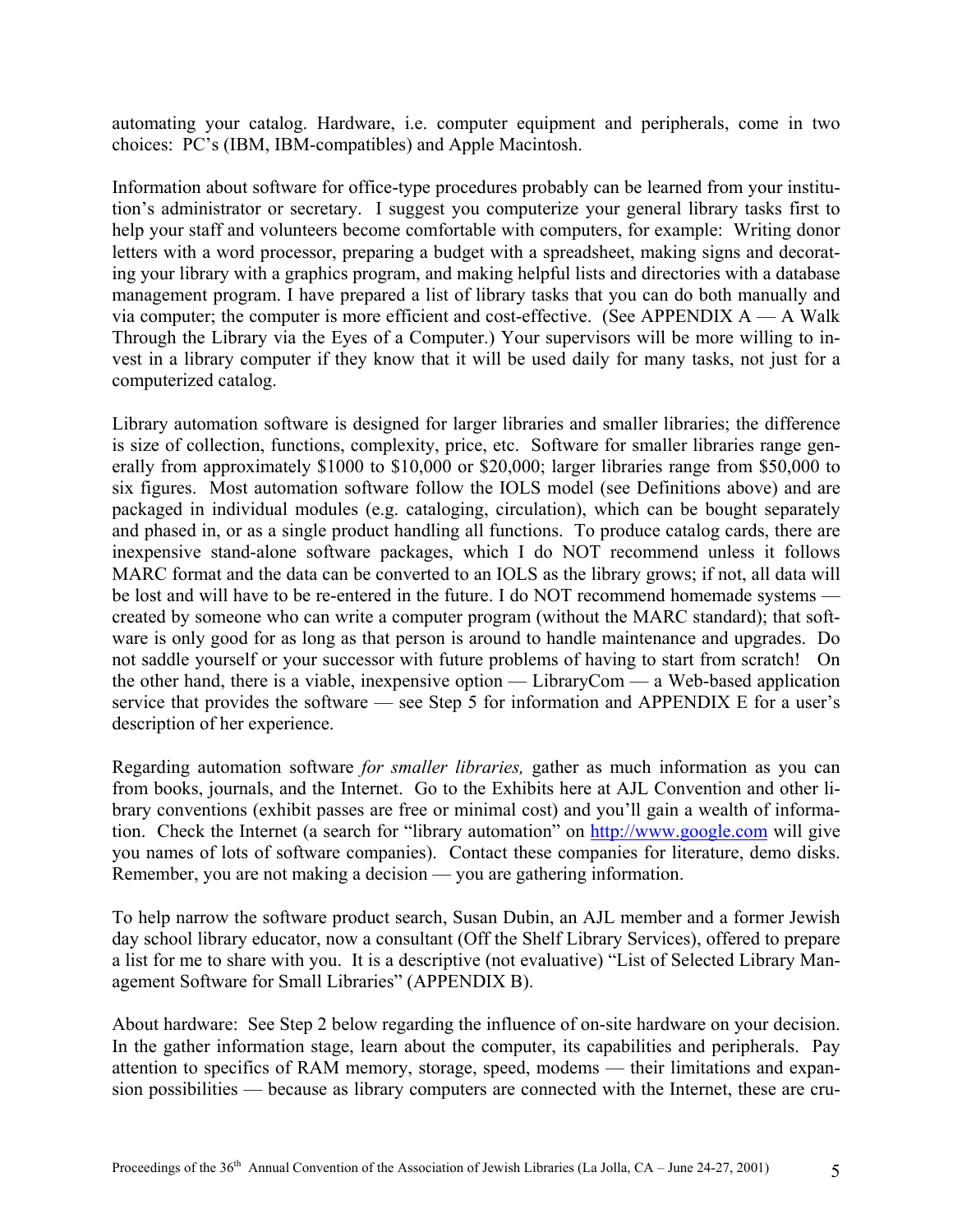cial features. If you're not familiar with computers and have no in-house technical support, I recommend you buy locally from someone who can help you install, trouble-shoot, and update your hardware, even if you have to pay more than mail order. A good source for hardware information is C|Net for descriptions, reviews, price comparisons, etc. — http://www.cnet.com/

When working with vendors, feel free to tell them that you're just learning. Vendors are happy to teach you. As you interview more vendors, your knowledge will grow, you'll see product differences, and you'll learn to ask the right questions. For example, one question is — what is the recommended size of the computer hard drive and RAM memory for that software? The answer will probably be minimum and maximum figures and if you already have hardware that meets the minimum requirements, you may be told that's OK. It is not! One of the biggest problems I've found is computers crashing (shutting down), and software gets blamed. Often it is not the software but rather inadequate hard drive and memory sizes that need to be expanded. ALWAYS start with the maximum recommended and expect to expand in the future. Remember, the very nature of libraries is that the collection grows, thus the size of the catalog will grow as well – and you'll need more storage and memory as time goes on.

Before you speak to vendors, think of where your library is and where you would like it to be. Be prepared with answers to these questions about your library, e.g.

• What kinds of materials do you have in your collection (books, audiovisual, electronic resources)?

• How large is your library collection (total number of items; total number of titles — Judaica adult, Judaica children's, secular, other languages (Hebrew, Yiddish, Ladino, etc.); how many pre-1968 titles; numbers of records with unique numbers (ISBN, ISSN, LCCN). (You can approximate these figures.)

• What is your library's growth potential? Approximately how many new items do you purchase annually?

• Do you have a card catalog? Does one card contain full description, i.e., call no., title, subtitle, author, subject headings, inventory records, and a unique no. (e.g. ISBN, ISSN, LCCN)?

• What library standards do you plan to follow? (e.g. MARC, Z39.50)

• How many local fields do you need, e.g. Dewey and/or Elazar classification systems; curricular topics; special collections?

- Is your institution growing and, if so, how fast? What is its future potential?
- How many library patrons do you have and what is the potential for the future?
- What is the circulation level? Will it increase substantially? (yes, if day school in future)

• What is your staffing (paid and volunteer)? Computer literate? Will staffing be increased in the future?

• What can your institution/library afford for hardware, software, etc.? Will a phase-in plan be considered?

• What are your constraints, e.g. existing hardware, compatibility issues, funding, staffing?

• Will your library catalog be accessed by others off-site (teachers, students, institution members)?

• How do you plan to do your cataloging — buy from vendors, online copy cataloging, accessing FreeMARC.com or other such Web sites, original cataloging?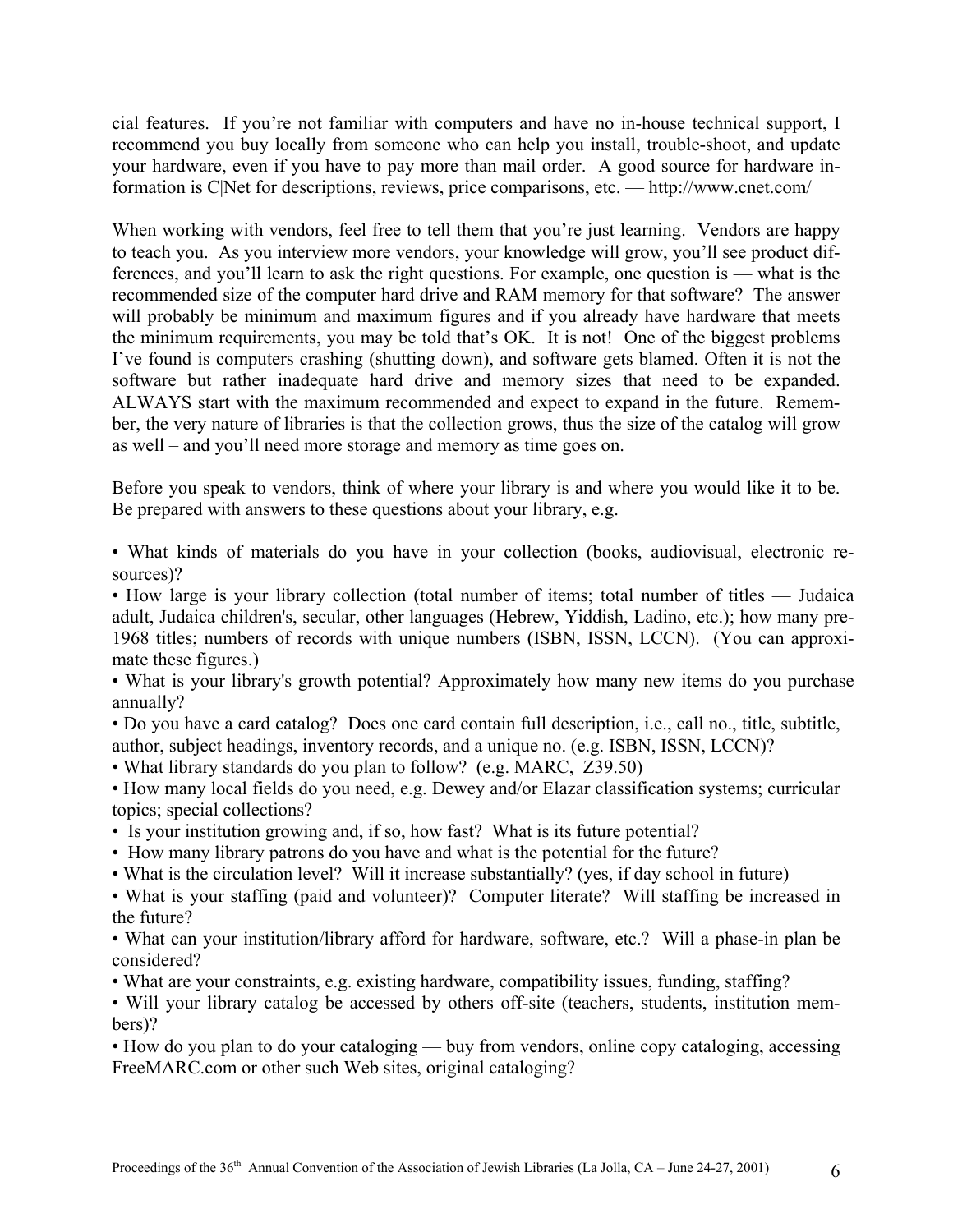• What functions are most important to automate and in what priority? (Functions: Cataloging, circulation, periodicals, reference, search and retrieval, acquisitions, reserves, etc.)

[Culled from *Guide to Library Automation*, 3rd ed., Winnebago Software Co., modified with permission.]

### **2. Identify software and hardware**

Now, go around your institution and community and identify what everyone else is using. Perhaps their choices will suit your needs, providing you with welcome technical support and sharing. But, remember, your needs are unique and in Step 5 you must choose what's best for your own library and institution.

• **Software:** For general business software, see what is on premises — the pros and cons. For library automation software, check with other smaller libraries in your area and ask for a demo. Think how your patrons might benefit from each software you view. Research takes time — reserve the privilege to return and view again.

**• Hardware:** If your institution has PCs but you love the Mac, investigate a PC for the library. You will save money and aggravation if your institution can provide general PC business software and PC technical support. If you love the Mac (my favorite) and the school has Macs and tech support, then the Mac is a viable option. Your computer can quickly outgrow minimum standards because, as you input more data and your software performs more functions when you upgrade, everything will slow down — access time, retrieval time, calculation time, and often the program will freeze or crash and you might lose whatever you were working on. Besides the computer, identify peripherals. *Do not consider saving money by accepting hardware cast-offs because older equipment may not provide needed support for the library software required now or software upgrades in the future.*

### **3. Mission Statements – Goals, Objectives, Priorities**

Review mission statements of your institution and library; the library mission should support the institution. Now that you know a little about technology potential, set your library technology goals and objectives to carry out the missions. Consider your priorities. How can technology help achieve missions? Plan to revise as you learn more.

### **4. Needs Assessment**

The best way to serve your institution is to know needs and potential needs. Here are some questions for the Library Technology Committee to discuss; you should be prepared to answer or explore these issues:

- What are the institution's present and future technology priorities?
- What are the library's present and future technology priorities?
- What library services and procedures can be improved by automation?

• How will automation increase library staff productivity, accuracy, and efficiency, thereby saving money and time?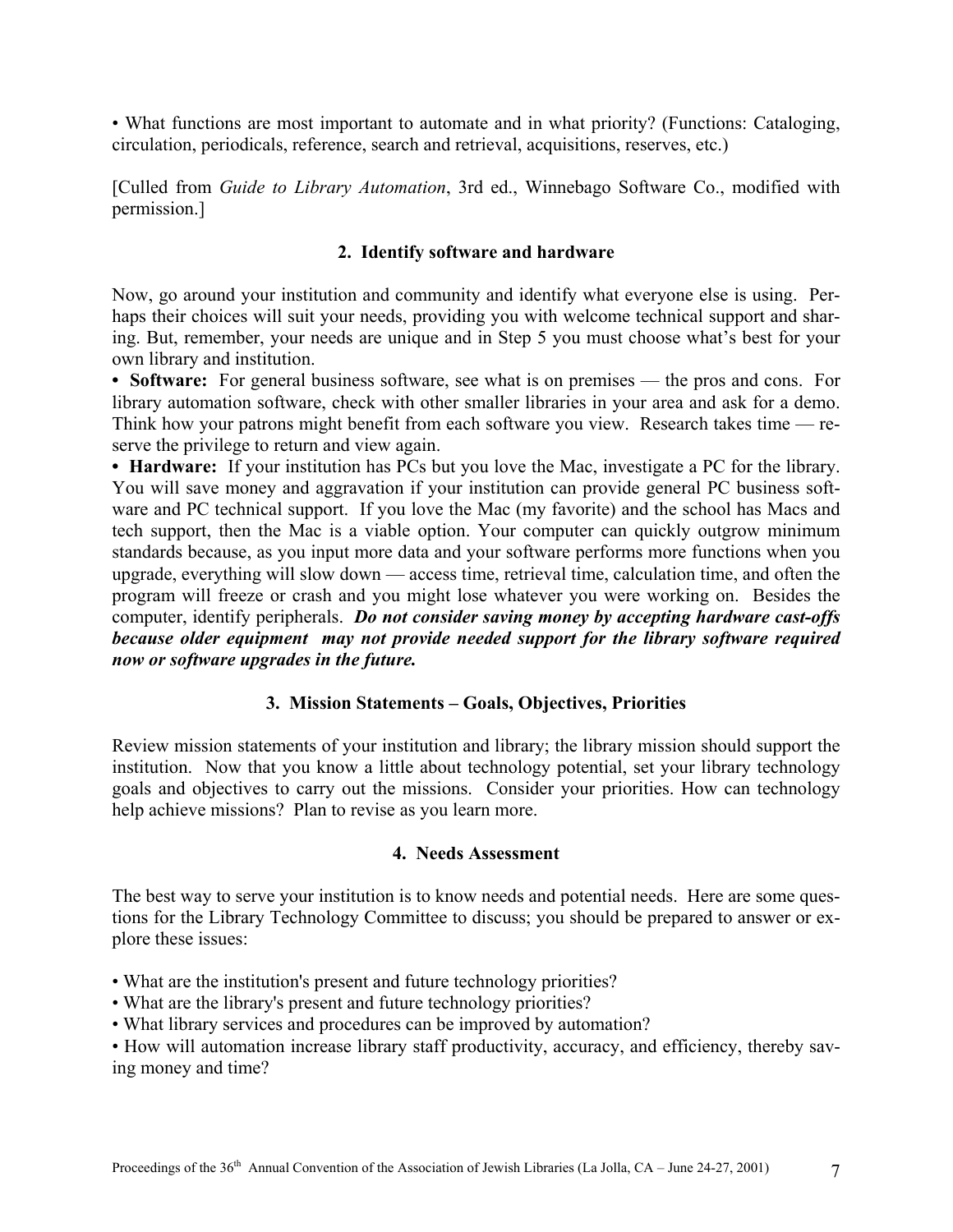• Does the library need to have access to all of its books and materials? Aren't books being replaced by the Internet? (See APPENDIX  $C -$  Books vs. Electronic Media for answers)

A Needs Assessment is an important step. Plan to interview formally or informally in order to define current and future needs, perceptions (right and wrong), and to help articulate those needs that exist but are often unknown. Set up appointments with your rabbis, cantors, educational director, principal, school advisers, administrators and administrative staff, teachers, parents, students, camp counselors, synagogue leaders, library staff/volunteers, etc. [Suggested by attendees of this session: Archivists, institution members, local authors, non-Jewish community people who use your library.] Don't guess or assume you know their needs — keep an open mind.

Now that you know a little about software capabilities, prepare a list of questions for your interviews: Discuss synagogue and school — programs and services, current and future, and "pie in the sky" ideas. Have them share specific class needs/curricula. Ask about their experiences in public libraries and schools, professional libraries. They may give you a fresh perspective. Walk them quickly through the steps of circulation, acquisitions, reference, retrieval, and program support to show how a computerized catalog might meet their needs. Ask if they have a need for special software features you've culled from the library automation software literature you've gathered. An added bonus is that whomever you interview will feel involved — which translates into strong support for you and the library. [If you'd like a list of interview questions, write to the author — byleff@socal.rr.com.]

Here are examples of how a Needs Assessment will affect the kind of library automation software you might buy: If your school wants you to include curricular topics or reading levels, then the software should allow specific fields, or extra fields, for these, not only for input but also for searching. If your school schedules library visits every 3 weeks or a month, the rabbis want the reference books to circulate for a day or two, and you want to make adjustments for holidays, your software should allow easily adjustable due dates. If your school wants thumbnail sketches of cataloged posters or Web resources accessible within your catalog, then your software should allow links to image files and storage/links to Web resources. If senior citizens use your library, then search and retrieval screens should display larger type sizes; and for young children you will want kid-friendly screens. And, if teachers/rabbis want to access the library catalog from home and also set up class reference or reserve materials for print, non-print, and electronic resources, then the software should allow you to publish your library catalog on the Internet and provide the functions you will need.

### **5. Evaluate and Select Software and Hardware**

Now it's time to make a selection. It's best to decide on software first, and then hardware, because software has hardware requirements. Think of your mission, look at your needs in detail, and compare them to features and capabilities of the products you surveyed.

For office-type software, the decision should not be too difficult because most software products are very similar, especially if you're just using it for the basic features. Choose the one where you will have support close by — someone to teach you the more advanced features as you become more adept with the products.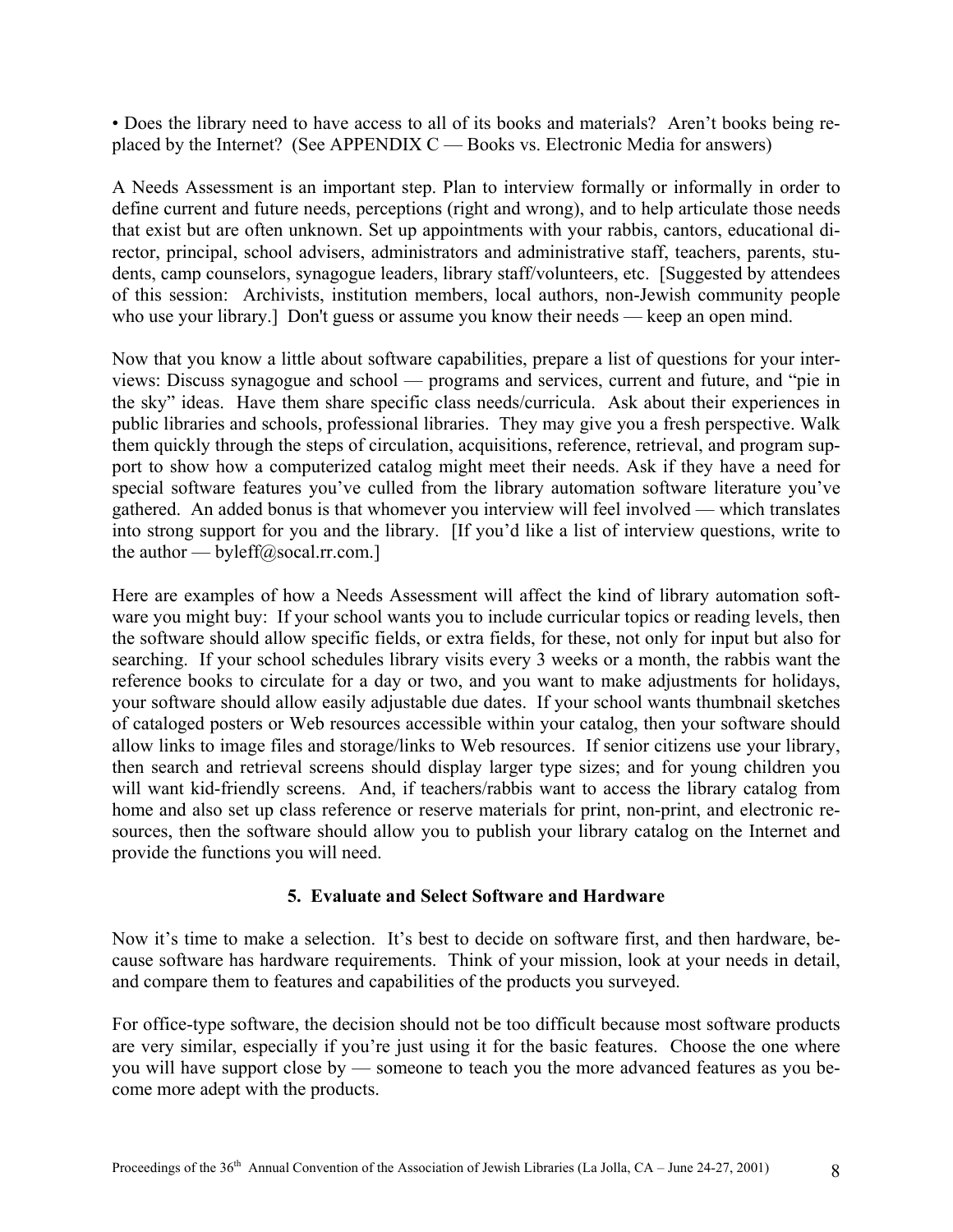For library automation software, I recommend an Integrated Online Library System. Refer to Susan Dubin's software list (APPENDIX B), among others. When you've narrowed your search to a few, give the vendor a list of software features that you need to be certain that the software you're considering can handle it. (For an extensive list of features, refer to APPENDIX D — Library Automation Software guidelines.) **NEVER** base your decision on the personality or promises of the vendor salesperson; it's the company and technical support that you'll be "living with" long after you've bought the product. Before you buy, get backup data directly from the company's literature or website, and call technical support with your questions. Check with others on Hasafran too. Keep this in mind: *No one library automation software will serve all of your needs — you will have to compromise, but try to compromise as little as possible.* When you decide on the one — visualize not only how the workflow will all come together into one satisfying experience but also how the end results of a seamless computerized catalog will affect your library. Imagine too how easy it will be to manage the software, call customer support, and get answers to your questions and problems in a timely manner.

Another option is NOT to buy software, but instead subscribe to LibraryCom — a web-based application and hosting service designed to automate a wide variety of personal, school, special, and public libraries. In other words, instead of your own software installed on your own computer, log on to the Internet and create your library catalog using their software on their server, adhering to library standards. LibraryCom, a division of CASPR Library Systems, can be used permanently (e.g. if your institution doesn't have enough server storage capacity for the library catalog), or temporarily (e.g. until you make a software decision). [As of July 1, 2002, Library-Com offers a 60-day free trial period and several pricing plans, starting at \$150/year, based on collection size and customer service.] Check the details at <http://www.LibraryCom.com/>[Note: See APPENDIX E — Librarycom.com Overview by Cindy Gerecht. Cindy, while an attendee of this session, became motivated to create a library catalog on LibraryCom. She was so satisfied with the outcome that she wrote a report for a 2002 AJL Convention session, which she was unable to attend. Because Cindy's catalog was a direct result of this session and very relevant to those reading this, I have included it here.]

We haven't time to discuss budget and costs but this is often the bottom line when purchasing hardware and software. Once you do your research and discover the costs, you have a number of options: If you have the funds, purchase it all at once. If you don't, phase in while you do fundraising. If it's the difference between getting what you need and making do, wait until you have the funds. Also, Librarycom is a good, inexpensive option. Remember, too, budget each year for maintenance and upgrades of both hardware and software.

## **Steps 6 – 1l of the Library Technology Plan**

There is not enough time to cover the rest of this process. You can explore the books on my Bibliography List (APPENDIX F) and check out the Web Resources List (APPENDIX G). Also, I have written articles in the past detailing all 11 of the steps; these will soon be available on my website. I am in the process of constructing my own website on which to mount many of the articles I have written, and lists I've created, including the *AJL Newsletter* articles mentioned at the beginning of this paper. These will all be dated, so you will know you'll be looking at older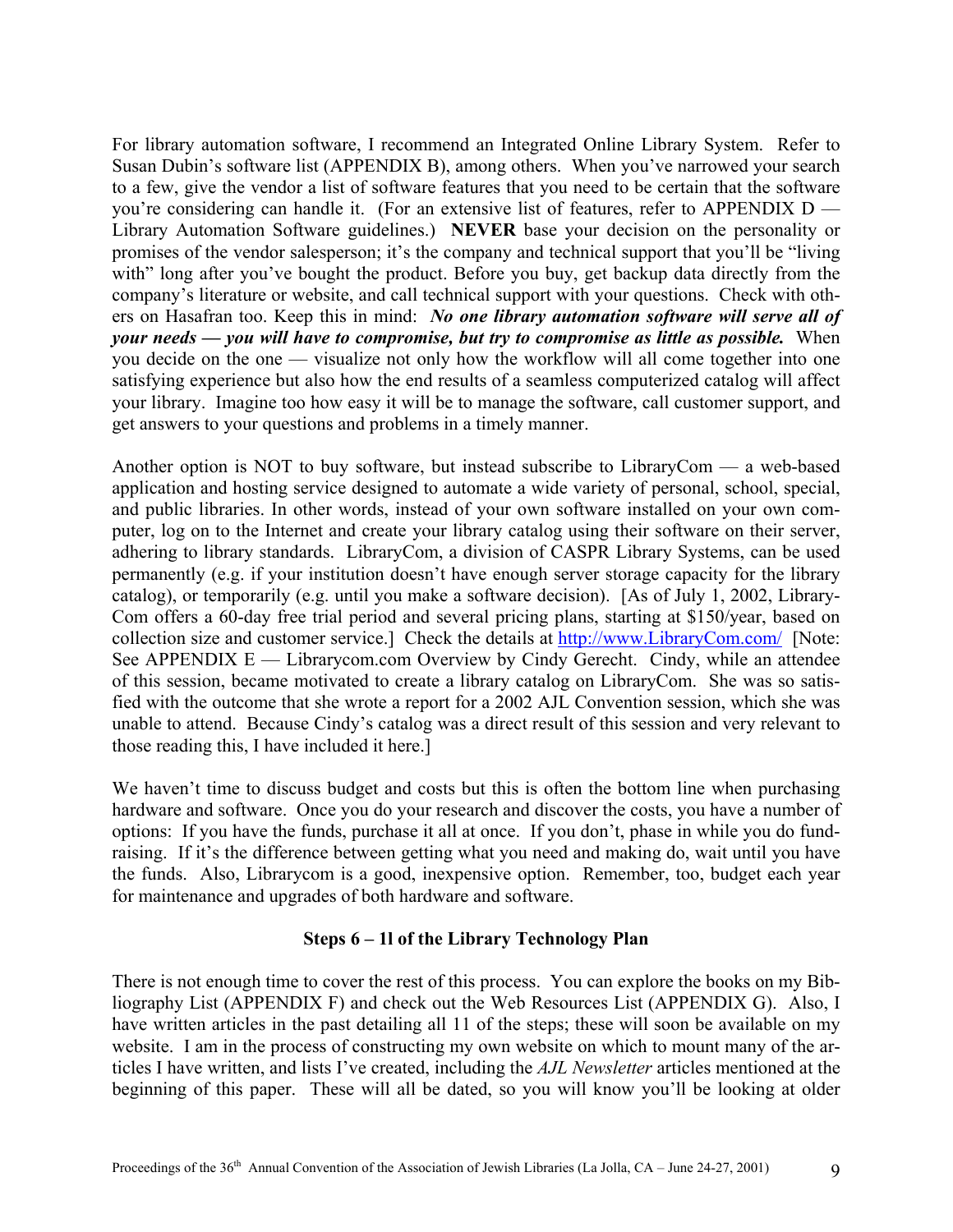documents. However, as long as the described processes might still be helpful even several years later, I'll include them on my website.

Contact me at  $b$ yleff $(a)$ socal.rr.com with questions about this paper or for my website availability.

**CONCLUSION:** Final advice on automation: Explore options, keep an open mind, involve others, plan for flexibility, think toward the future, and feel comfortable in knowing that you tried your best. Good luck!

### *(Handouts follow)*

 $\mathcal{L}_\mathcal{L} = \{ \mathcal{L}_\mathcal{L} = \{ \mathcal{L}_\mathcal{L} = \{ \mathcal{L}_\mathcal{L} = \{ \mathcal{L}_\mathcal{L} = \{ \mathcal{L}_\mathcal{L} = \{ \mathcal{L}_\mathcal{L} = \{ \mathcal{L}_\mathcal{L} = \{ \mathcal{L}_\mathcal{L} = \{ \mathcal{L}_\mathcal{L} = \{ \mathcal{L}_\mathcal{L} = \{ \mathcal{L}_\mathcal{L} = \{ \mathcal{L}_\mathcal{L} = \{ \mathcal{L}_\mathcal{L} = \{ \mathcal{L}_\mathcal{$  $\frac{1}{2}$ 

## **APPENDIX A**

### **A WALK THROUGH THE LIBRARY VIA THE EYES OF A COMPUTER**

### **Barbara Y. Leff**

[NOTE: This list is too long to include in the Proceedings. For the detailed 4-page list, please write to author  $-\text{byleft}(\partial s \text{ocal}.\text{rr.com.}]$ 

*The purpose of this list is to show that computers have an important place in the library, that they can be used continually for all types of library operations and services, and that they are a worthwhile library investment. Most of these basic library tasks can be performed both manually and by a computer [but the computer is more efficient, cost-effective, and saves time and money, once the initial investment has been made.]....* 

*This List covers:* 

Audio-Visual Equipment; Bibliographies, Booklists, and Other Lists of Materials/Resources; Budget; Cataloging; Catalogs; Circulation; Collection — Print, Media, and Electronic Resources; Communications; Decorations and Signs; Distance Learning (For Staff Development or Student Lessons); Donations and Other Income; Faculty In-Service; Graphics, Awards, Maps; Hebrew Language Capabilities; Inventory; Library Lessons; Library Orientation (For Teachers, Students, Patrons); Media (Audiovisual Materials — Videotapes, Audiotapes, CDs, Etc.); Periodicals / Journals; Personnel (Paid Staff, Volunteers, or Students); Planning Tools; Publicity and Newsletters; Reference Services; Search and Retrieve Information; Selection and Acquisitions; Space Planning; Statistics.

 $\mathcal{L}_\mathcal{L} = \{ \mathcal{L}_\mathcal{L} = \{ \mathcal{L}_\mathcal{L} = \{ \mathcal{L}_\mathcal{L} = \{ \mathcal{L}_\mathcal{L} = \{ \mathcal{L}_\mathcal{L} = \{ \mathcal{L}_\mathcal{L} = \{ \mathcal{L}_\mathcal{L} = \{ \mathcal{L}_\mathcal{L} = \{ \mathcal{L}_\mathcal{L} = \{ \mathcal{L}_\mathcal{L} = \{ \mathcal{L}_\mathcal{L} = \{ \mathcal{L}_\mathcal{L} = \{ \mathcal{L}_\mathcal{L} = \{ \mathcal{L}_\mathcal{$  $\frac{1}{2}$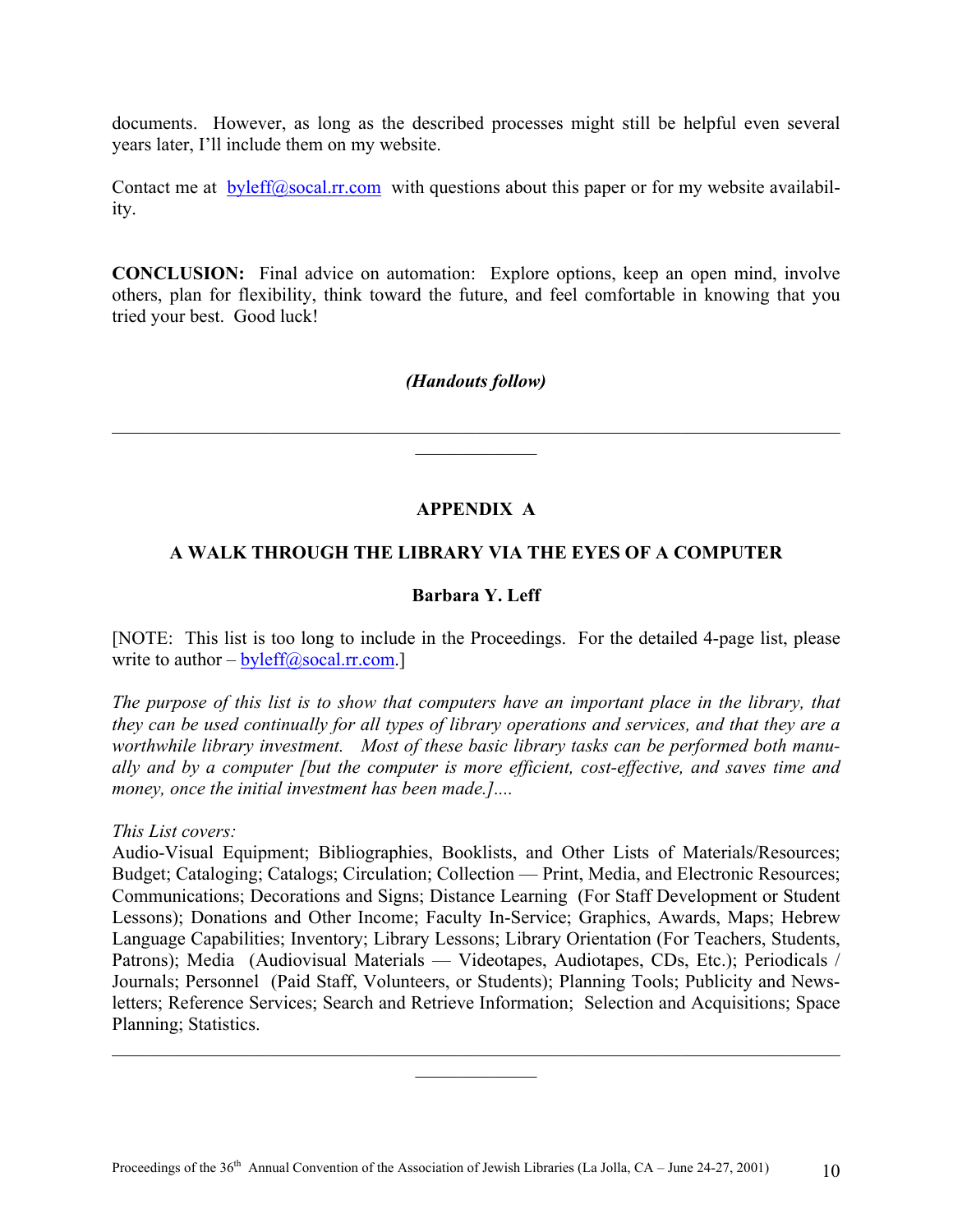### **APPENDIX B**

#### **LIST OF SELECTED LIBRARY MANAGEMENT SOFTWARE FOR SMALL LIBRARIES**

### Compiled by **Susan Dubin, Off the Shelf Library Services**  November, 2001

Susan Dubin prepared this 4-page List, with comparative descriptions and prices, special for this convention session — but limited space precludes publishing it here. Her main source for the data was: *Directory of Library Automation Software, Systems, and Services* — 2000-2001 Edition. Compiled and Edited by Pamela Cibbarelli. Medford, NJ: Information Today, 2000.

The software described on this list, with sources for information, are:

Aleph, Alexandria, Aristocat, Athena, CIRC/CAT for MAC OS (Winnebago), The Circulation Desk (Right on Programs), Concourse, Endnote, Galaxy, Glas, Heritage IV, Inmagic, Library 4 Universal, Library Pro, Librarysoft, Library Solution, Libraryworld, Lion, Mac the Librarian, Microcat, Softlink ALICE, SIRS Mandarin, Sapphire Enterprise, Spectrum 4, Summitone, Surpass, Voyager, Webrary (Internet OPAC), Winnebago Circ/Cat.

For a copy of this detailed List, write to Susan Dubin at [sdubin@lausd.k12.ca.us](mailto:sdubin@lausd.k12.ca.us)

#### **APPENDIX C — BOOKS VS. ELECTRONIC MEDIA**

 $\mathcal{L}_\mathcal{L} = \{ \mathcal{L}_\mathcal{L} = \{ \mathcal{L}_\mathcal{L} = \{ \mathcal{L}_\mathcal{L} = \{ \mathcal{L}_\mathcal{L} = \{ \mathcal{L}_\mathcal{L} = \{ \mathcal{L}_\mathcal{L} = \{ \mathcal{L}_\mathcal{L} = \{ \mathcal{L}_\mathcal{L} = \{ \mathcal{L}_\mathcal{L} = \{ \mathcal{L}_\mathcal{L} = \{ \mathcal{L}_\mathcal{L} = \{ \mathcal{L}_\mathcal{L} = \{ \mathcal{L}_\mathcal{L} = \{ \mathcal{L}_\mathcal{$  $\frac{1}{2}$ 

For a one-page summary of why we must continue to plan for print materials, write to: byleff@socal.rr.com

 $\mathcal{L}_\mathcal{L} = \{ \mathcal{L}_\mathcal{L} = \{ \mathcal{L}_\mathcal{L} = \{ \mathcal{L}_\mathcal{L} = \{ \mathcal{L}_\mathcal{L} = \{ \mathcal{L}_\mathcal{L} = \{ \mathcal{L}_\mathcal{L} = \{ \mathcal{L}_\mathcal{L} = \{ \mathcal{L}_\mathcal{L} = \{ \mathcal{L}_\mathcal{L} = \{ \mathcal{L}_\mathcal{L} = \{ \mathcal{L}_\mathcal{L} = \{ \mathcal{L}_\mathcal{L} = \{ \mathcal{L}_\mathcal{L} = \{ \mathcal{L}_\mathcal{$  $\frac{1}{2}$ 

#### **APPENDIX D — LIBRARY AUTOMATION SOFTWARE GUIDELINES**

For four-page Guidelines covering: Library standards; Integrated Online Library System (IOLS); Automation Software; Comparison Shopping, write to: byleff@socal.rr.com

 $\_$  , and the contribution of the contribution of the contribution of the contribution of  $\mathcal{L}_\text{max}$  $\frac{1}{2}$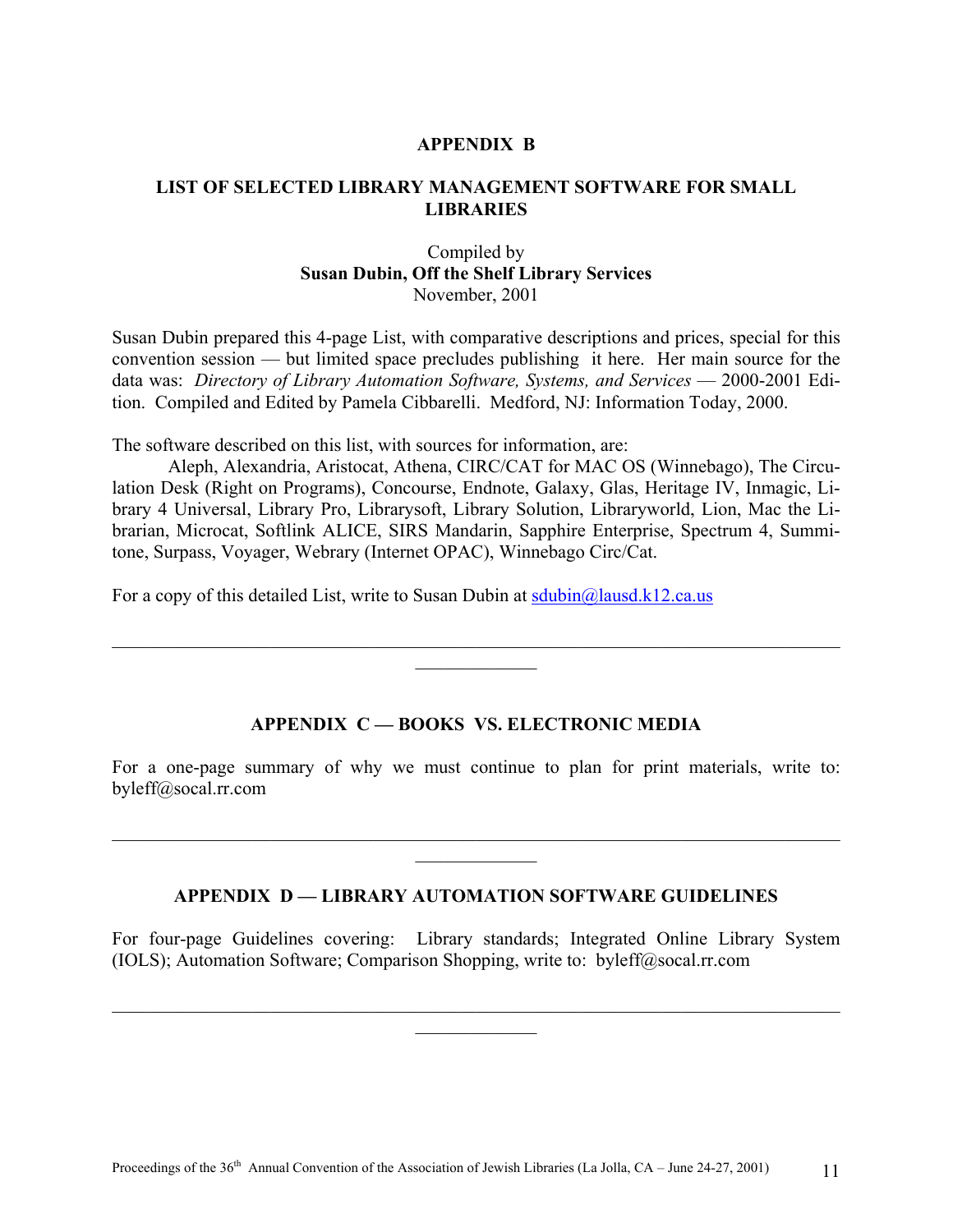#### **APPENDIX E**

#### **LIBRARYCOM.COM OVERVIEW**

#### *Cindy Gerecht*

### *Temple Emanuel Library, Kensington, MD* — *JUNE 2002\**

The following report is intended as an overview of Librarycom.com, a web hosting and search service supported by CASPR, a respected library automation software vendor. However, I have been using this service for less than a year, and my synagogue library has been closed, due to renovation, for the entire time that I have been using it. With that being said, I do feel that I have a good sense of the pros and cons of the system and would be happy to share them with you here.

I first began to hear about Librarycom.com (see [www.librarycom.com](http://www.librarycom.com/)) shortly after the convention last year, at which I attended a very informative session regarding library automation given by Barbara Leff. The session was full, but Barbara left us with the definite feeling that we could contact her with any specific questions that we might have. When I heard about this service, an Application Service Provider or ASP, as Barbara explained, I was intrigued and she gave me the confidence and information that I needed to pursue the company itself with my endless questions before I embarked on this fairly new endeavor.

Librarycom.com is an integrated library system with MARC cataloging, circulation, patron management and report functions — the main difference being that this is provided over the Internet rather than housed on your computer. They have a freeMARC service, where you download MARC records, change them to meet the specification of your particular library (e.g. add your local call numbers and copy/bar code information) and build a catalog. Some old, rare or very new records are not available, but can be obtained through a Union Catalog or simply typed in yourself to meet your needs. The records are then stored in this new form into your library catalog on their computers, and are accessible to you only through their website. They provide three layers of back up to the system, and these records now belong to you, although they are storing them for you. In fact, they will send you copies of these records if you are nervous about your records simply disappearing into thin air one day. They can also convert existing records that you may have in another format to a Librarycom.com catalog.

The pluses to this system are that the data is in fact housed at their location and accessible to you, and all of your patrons, over the Internet. This allows your patrons to check for items that you may have from their home or office in most cases. It provides real time inventory control, and you have no need to purchase, or have hard drive space for, additional hardware or software. Libraries can also build a Union Catalog, to be used for cataloging purposes and/or for patron access. Eventually, CASPR would like to include serials control, interlibrary loan, and acquisitions modules, although they do not exist now. The other plus of the system is the cost, or lack thereof — the cost of using this system is actually free for the first 10 megabytes of data (about 5,000 records). However, for \$300 a year, you receive a great deal of additional storage as well as 800-number telephone support (otherwise, they provide e-mail support to anyone, even people who just wish to catalog their home libraries using this free system). The customer service that I have received over both the phone and computer has been excellent.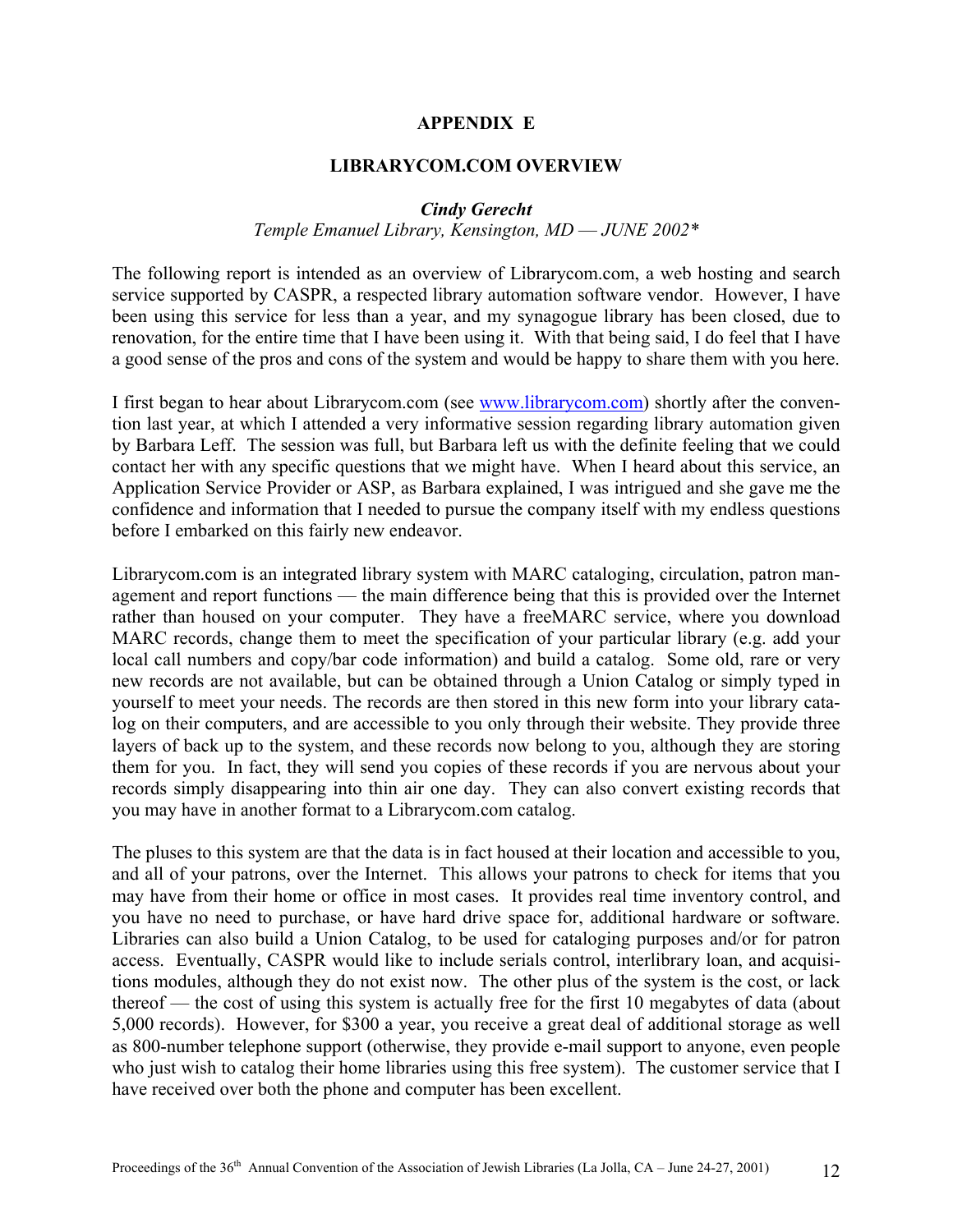The negatives of this system are basically summed up in the fact that you are totally dependent on CASPR for maintaining this service, and thus your library catalog. I do not think that the company is going anywhere as they are a well-established library automation company, but this particular service is an experiment of sorts, and only time will tell if it gets the kind of support that it will need to keep going. It is, however, a relatively inexpensive thing for them to maintain and I have had many conversations with the technical support people there regarding this matter.

I would recommend this system to any small synagogue or other type of library that wants the power of library software, but may not need quite all the bells and whistles in terms of a multitude of report types, serials control, etc. that a more powerful program will provide. I would, however, recommend asking them to provide you with copies of your records at reasonable intervals. I had a situation where I had quite limited funds as well as limited hardware in my library, and this solution so far has been great for me, but I would also recommend it to others who may feel that an easy to use, Internet accessible system is what they are looking for. This system would be ideal for volunteers who may not be librarians, as with some explanation of MARC cataloging they could be on their way to creating a viable library system.

Feel free to look at my catalog by going to [www.librarycom.com/opac](http://www.librarycom.com/opac) and signing into library "tel" (for Temple Emanuel Library) as a guest. Remember that this is what the patron will see — other modules exist for cataloging, circulation, and reporting that are not shown here and are accessible for the librarian under password protection. I welcome any input and feel free to email me at  $c<sub>gerecht</sub>(a)<sub>erols.com</sub>$  if you have looked at the Librarycom.com site and have questions — chances are that I may have already asked them myself and I would be happy to pass along any information I have.

[Note: This was not a handout at the session but rather written as a direct result of the session. Because the information is relevant and very informative, it is included here (as explained in Step 5 in the above text).]

 $\mathcal{L}_\text{max}$  , and the contribution of the contribution of the contribution of the contribution of the contribution of the contribution of the contribution of the contribution of the contribution of the contribution of t  $\frac{1}{2}$ 

## **APPENDIX F — LIBRARY AUTOMATION — SELECTED BIBLIOGRAPHY**

 $\mathcal{L}_\text{max}$  , and the contribution of the contribution of the contribution of the contribution of the contribution of the contribution of the contribution of the contribution of the contribution of the contribution of t  $\frac{1}{2}$ 

For a one page list of books and sources, write to: byleff@socal.rr.com